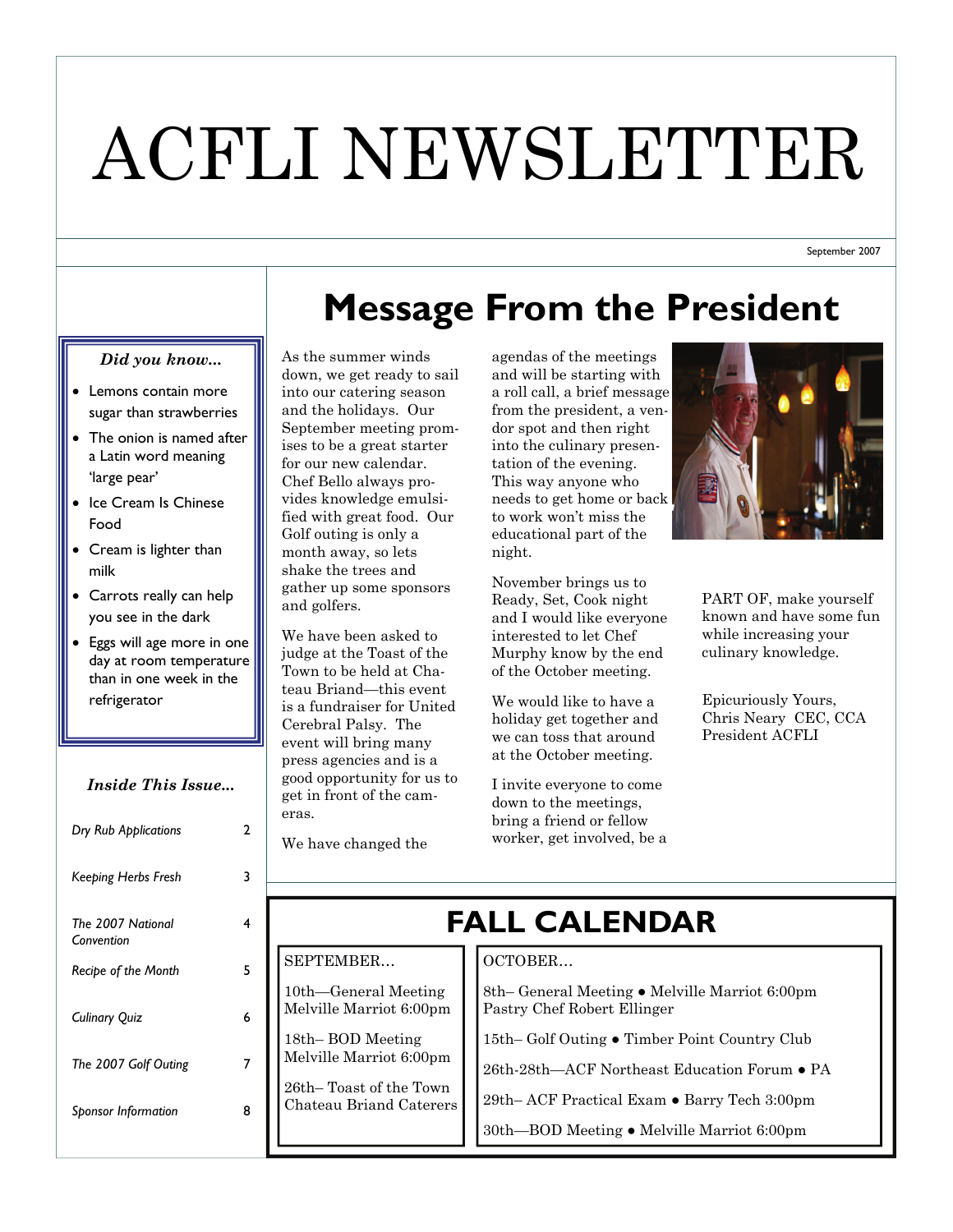## **DRY RUB APPLICATIONS By Stephen A. Bello CEC, AAC**

Since the earliest days of Long Island's settlement more than 30Since the earliest days of Long Island's settlement more than 300 years ago, agriculture has been an important industry, providing fresh vegetables and fruit, fiber, seafood, poultry, and a variety of horticultural products for our residents. Today's farming activities also help to preserve wildlife habitats and the natural aesthetic beauty of the island. Long Island farmland provides an important buffer against urban sprawl, protects the water supply and helps maintain the traditional rural character of the wonderful East End of Long Island.

Farming is an economic force on Long Island. Agriculture employees over 10,000 people in the region with a multiplier effect generating jobs in the tens of thousands. Long Island agriculture is a billion dollar a year industry that generates billions of dollars more for Long Islands largest industry, tourism, travel and hospitality.

Long Island agriculture provides the scenic vistas desired by our visitors and close proximity to farm markets, where visitors and year round residents enjoy the advantage of locally produced fruits, vegetables, poultry, fish, flowers, herbs, specialty products, ornamental horticultural products, and the best varieties of wine from our local wineries.

Every year, millions of tourists come to take in Long Island's rural sights, shop at regional farm stands, visit more than two dozen wineries on the North and South Forks, gather up pumpkins at harvest time, and enjoy the best that Long Island has to offer, all centered on agricultural.

Long Island's agricultural industry is centered in, but not exclusive to, Suffolk County - the eastern two-thirds of physical Long Island. Bounded on the North by the Long Island Sound, between the twin forks by the Peconic Bay and on the south by the Atlantic Ocean, Suffolk County has a high water-to-land ratio that provides for moderate temperatures, mild winters, an average of 42 inches of rainfall annually, and extended growing seasons. Long Island Chefs live in one of the best growing areas in the world!

With excellent, well drained soils, more sunshine than any other area in New York State, abundant fresh water and nearness to wholesale and retail markets, it is not surprising that Long Island is one of the most important agricultural regions in the state. However, it does surprise many people to learn that Suffolk County is New York's leading county in the wholesale dollar value of local agricultural products. Out of 56 New York counties in 1999, Suffolk ranked near the bottom for number of acres in farmland and in the middle for number of farms, but was ranked 1st in market value, with \$168 million of agricultural products sold.

With over 100 different crops grown, Long Island growers and producers are proud to offer an agricultural diversity that few other areas in the state can match. Long Island farmers continue their commitment to provide abundant, high quality commodities, such as vegetables and potatoes, fruits, wine and grapes, poultry and livestock, nursery and floriculture products and seafood.

Some of Long Island Bounty include; Potatoes ,Wide range of Vegetables ,Sweet Corn ,Pumpkins, Cabbage , Asparagus , Beans, Broccoli ,Cauliflower ,Cucumbers, Eggplant, Lettuce, Peas, Peppers, Squash and Tomatoes.

As chefs, cooks and food lovers, take the time to appreciate all that Long Island has to offer. Most of us live and work on Long Island, if you haven't taken the initiative to educate yourself on Long Island's Bounty, please do so. There is nothing closer to freshness than what is in our own back yards. Let's support our local communities and more importantly, agriculture on Long Island.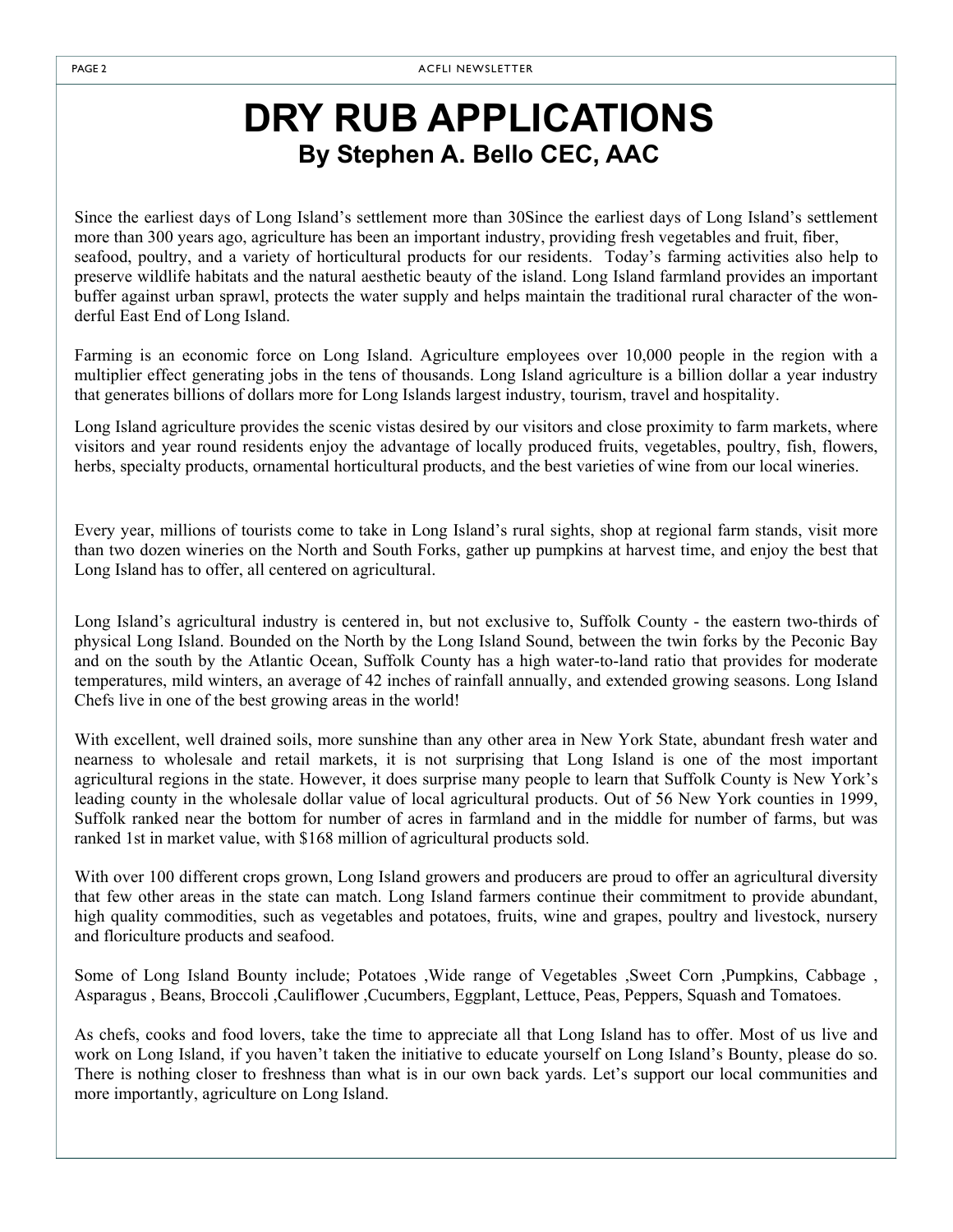## **Retaining the Freshness of Herbs at Home By Stephen A. Bello CEC, AAC**

Like most people, my wife and I by fresh herbs at the supermarket. It's not a confession -- there's no herb gardening guilt, brought on by pastoral scenes of Italian grandmothers standing at the stove. We just don't have the time to grow our own, we rely on modern industrial technology that conveniently sends herbs from greenhouse to produce aisle. Their delicate flavors and burst of freshness can make a pedestrian Tuesday meal worth lingering over.

Unfortunately, they often come packaged in large quantities, apparently for those needing to garnish a large feast. Many recipes call for a mere teaspoon, leaving a bag (or at least a clamshell pack) full of fresh leaves that we never signed up for.

One moment we're tossing heaps of beautiful fresh basil on pasta, and the next the refrigerator drawer (that alleged "crisper") has a large bag of unappetizing blackened slosh, which goes into the trash. Not only is it wasteful, but restocking the fridge every time a recipe calls for a teaspoon of parsley is expensive.

But for those who have experienced the fresh, there is no retreat back to the dusty spice cabinet, where one jar of crumbled leaves hides behind the other. That little shaker of dried basil might last a year, but is there anything further apart in the universe than fresh basil and its dehydrated counterpart?

With a few helpful hints, you can delay the deterioration of these fine herbs.. First, rinse and dry herbs the day you buy them. Usually grown in sandier soils, herbs need a good shower. The extra 30 seconds it takes to wet a paper towel and wrap the herbs goes a long way, because the towel will both administer and absorb moisture as needed. Put them into a roomy bag with a punctured hole, keeping the leaves away from the interior surface of the bag (wrapped in the towel). You'll get at least a week with this method and can neatly label each bag.

Sometimes your nicely labeled bags are neglected and forgotten, just like the ones the store provided. Placing the herbs' stems in a glass of water and stashing the glass in the fridge will keep parsley and cilantro happy for just as long as if stored in the bag -- and in full view. You simply reach in and pull off a large hunk -- in the cold of winter, it's the closest you'll come to an herb garden. Cover loosely with a plastic bag (use the bottom of the one from the store) and pull off fronds as needed.

It is messier, and you might end up with bits of green leaf all over the fridge, but your herbs will stare you in the face every time you open the door. Just remember: As with cut flowers, the water should be changed every couple of days.

Although proper storage is a means of extending an herb's life, your best bet is to find recipes that are flexible, allowing whichever herbs are in your fridge to get along. Unlike their dried counterparts, fresh herbs aren't seasonings, like chili powder. Think of them as malleable components to a dish, like garlic. You've got a bushel of leftover mint, basil and sage? Stuff it all into the cavity of a roast chicken. The high heat will draw out what is still good in the herbs as the chicken meat picks up the delicate, pungent, fresh aromas.

Or, drain and rinse a couple of cans of white cannellini beans, cook them slowly over low heat with good olive oil and chopped garlic, and toss with lemon juice and your ailing herbs, serving warm. The broad, open taste of the beans will absorb the strong flavors.

But there are those desperate times. You've eaten out for four straight nights, come home exhausted, and remembered with guilt your neglected friends in the drawer. They're sitting there, half decayed, a day away from oblivion.

There is, for these dire circumstances, a saving grace. When the herbs' texture is less than appetizing, there is a simple solution: Throw them in a blender to make a pesto-style sauce. This method is quick and forgiving, and invites experimentation. Basil may reign supreme here, but parsley, cilantro, oregano, just about all things green can add unique flavor. And it's more than just replacing pine nuts with pistachios, or whatever else is in vogue at the moment.

You don't even turn on the stove; everything is easily thrown into a food processor to make a loose paste. There are two components when it comes to the herbs: the bulkier kind -- parsley, basil or cilantro -- and the more potent herbs such as rosemary, oregano, thyme, sage and mint. Use twice as much of the first kind (it's sometimes a good idea to buy a fresh bunch), a good olive oil, hard cheese and a handful of your favorite nuts. Our version adds a splash of balsamic vinegar to give it a more piquant taste and a roasted red pepper to help forgive the herb's blemishes and draw the flavors together.

A more complex option is to make Italian salsa verde (not to be confused with the Mexican sauce made of tomatillos), which enlivens the herbs with briny capers, gherkin pickles and anchovies.

Either way, you no longer have any excuses. However laughable the size of the bunch, it is possible to use every last leaf. Even so, sometimes you're just not fast enough: So the next time your herbs are turning, you will know what to do.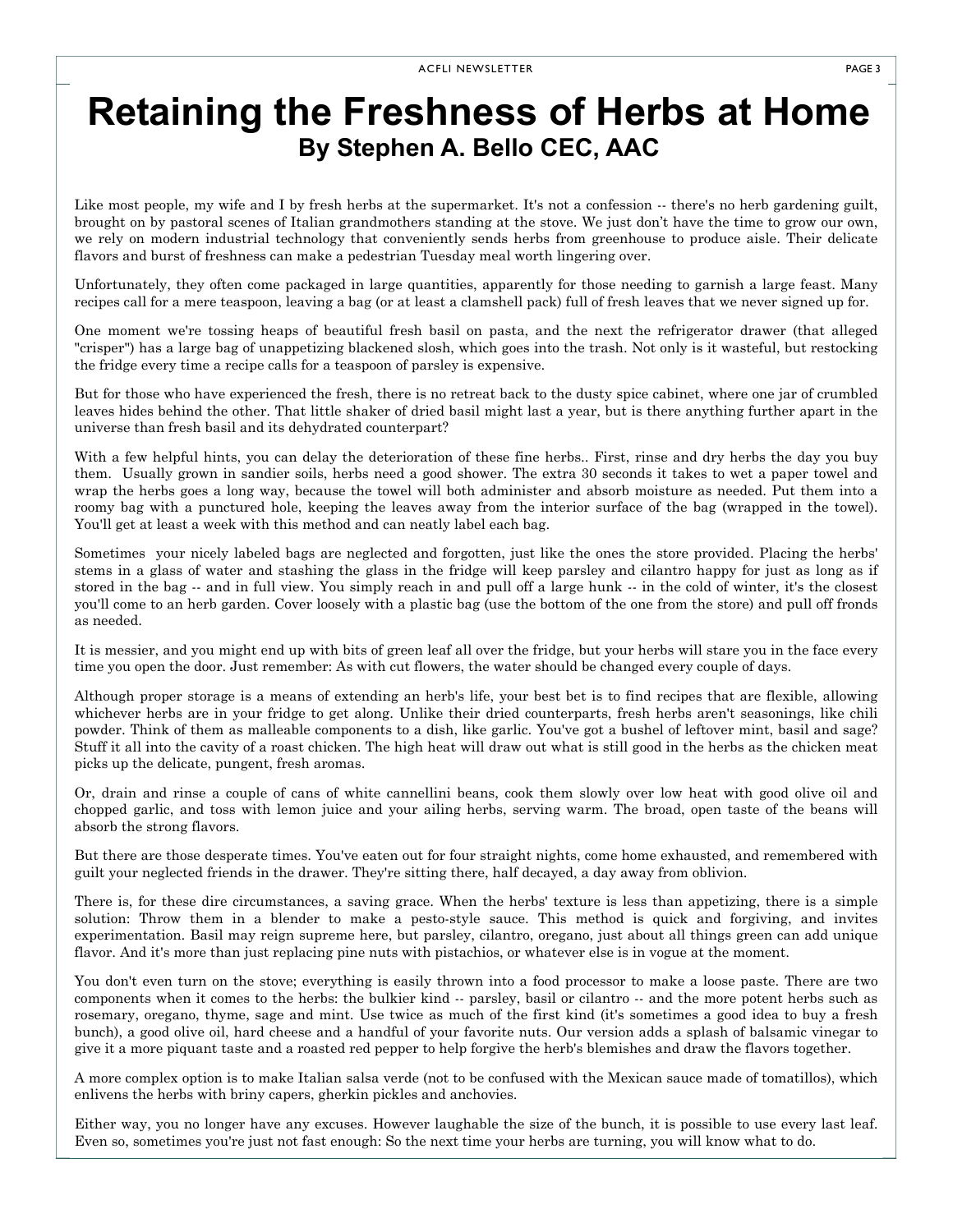# **The 2007 ACF National Convention By John Carr - CIA Student**

The 2007 National Convention was held in Orlando, Florida. As a third year student at the Culinary Institute of America I had never been to a National Convention. I spoke with different chefs at a few ACF meetings about the nature of these conventions. I discussed the advantages of attending with John Murphy, Rich Simon, Chris Neary, and others who have attended previous conventions. They all agreed that this would be a wonderful opportunity for me. All of them seemed to think that it would be a great learning experience where I could gain valuable culinary information. It would also provide me with vital business information for my future. It was decided that this was an opportunity I couldn't afford to miss. I packed my bag and was on my way. At the airport I met Chris Neary, Steven Bello, and Philip DiMaiolo.. We all anxiously awaited the plane's takeoff. Two hours later we arrived in Orlando, Florida and made our way to the Marriot World Center. After lunch we registered as members for the National Convention. The rest of the day we relaxed and enjoyed the beautiful surroundings. Eddie Molina met up with us that evening.

. . . . . . . . . .

----------------------

,,,,,,,,,,,,,

 Each morning began with a 7:00am breakfast. Breakfast included egg sandwiches, assortments of bagels, fruits, juices, and coffee. After breakfast there were various seminars, including competitions, beef carcass fabrication, the chef's guide to umami, going back to the basics, and the long and short of rice. Many demonstrations by guest chefs were held throughout the day. One demonstration that I particularly enjoyed was a garnishing session, where Chef Ray took ordinary fruits and vegetables and turned them into mindful art sculptures. One was more magnificent than the next. He showed how you can take everyday scraps that many people would throw away and use them in a garnishing creation. For example, you can pluck the leaves off the top of a pineapple, and line a platter with them or turn the pineapple top upside down and create a Christmas tree. Chef Ray claims these simple ideas will make you money as they add value to any dish. I purchased his instructional DVD and it clearly demonstrates how easy it is to add beauty to your dishes.

 We had the pleasure of meeting other guest chefs including Martin Yan, Norman Van Akin, Tracy Griffith and John Folse. Tracy Griffith explained the step by step techniques in preparing sushi American style. John Folse shared his passion for Louisiana's Cajun and Creole cuisines. Norman Van Akin discussed his appreciation for New World Cuisine. Martin Yan was especially interesting and informative. Having recently returned from China where I experienced the Chinese culture and cuisine, I enjoyed him that much more. He explained everything he uses, from cabbage to bean pastes to spices. He explained the differences between baby bok choy and baby cabbage. Baby bok choy has a base of white stems whereas baby cabbage has a base of green stems. A statement that I found very interesting in his speech was that he cut a lotus root completely in half leaving some strands intact and held the vegetable up and said, "You see those strands? Can everyone see? Well, no matter how far apart you are from someone or something in your career path, you will always have a connection."

One afternoon there was a fantastic trade show set up. There were student competitions, and vendors showing various products that they feel will help improve your business as a whole. There were also distributors selling chef coats and other products. The food was terrific. Many chefs commented that this food was of a higher quality than the food served at previous conventions. Later that day the Culinary Institute of America was hosting an Alumni reception which Chef Eddie and I attended. It was interesting speaking to older alumni about how much the college has changed over years.

We all attended the President's Grand Ball. Roasted baby queen conch, and pan seared filet mignon were among some of the dishes we were served. The final meal was the Viva Las Vegas Brunch. Chris Neary said that this brunch was an example of what not to do - having over 800 people go up to a buffet line, causing confusion, and chaos.

There were a few nights that we went out and explored Florida on our own. We had a wonderful dinner at the Capital Grille. They have locations across the country. Whether it was the mouth-watering appetizers, fresh seafood, chops, dry aged steaks or irresistible desserts - it was all great. Another night we ate at a Spanish influenced restaurant, Columbia.

Attending the ACF National Convention in Orlando Florida has broadened my knowledge as a young culinarian. It was very exciting to meet with chefs and other students from around the globe. I learned not only from the new people that I met, but sharing this experience with Chef Neary, Chef Molina, Chef Bello and Chef DiMaiolo made for a great week which I throughly enjoyed. Their expertise and input enhanced the many learning opportunities that were presented. We are all looking forward to the 2008 convention in Las Vegas. This is going to be an experience not to be missed.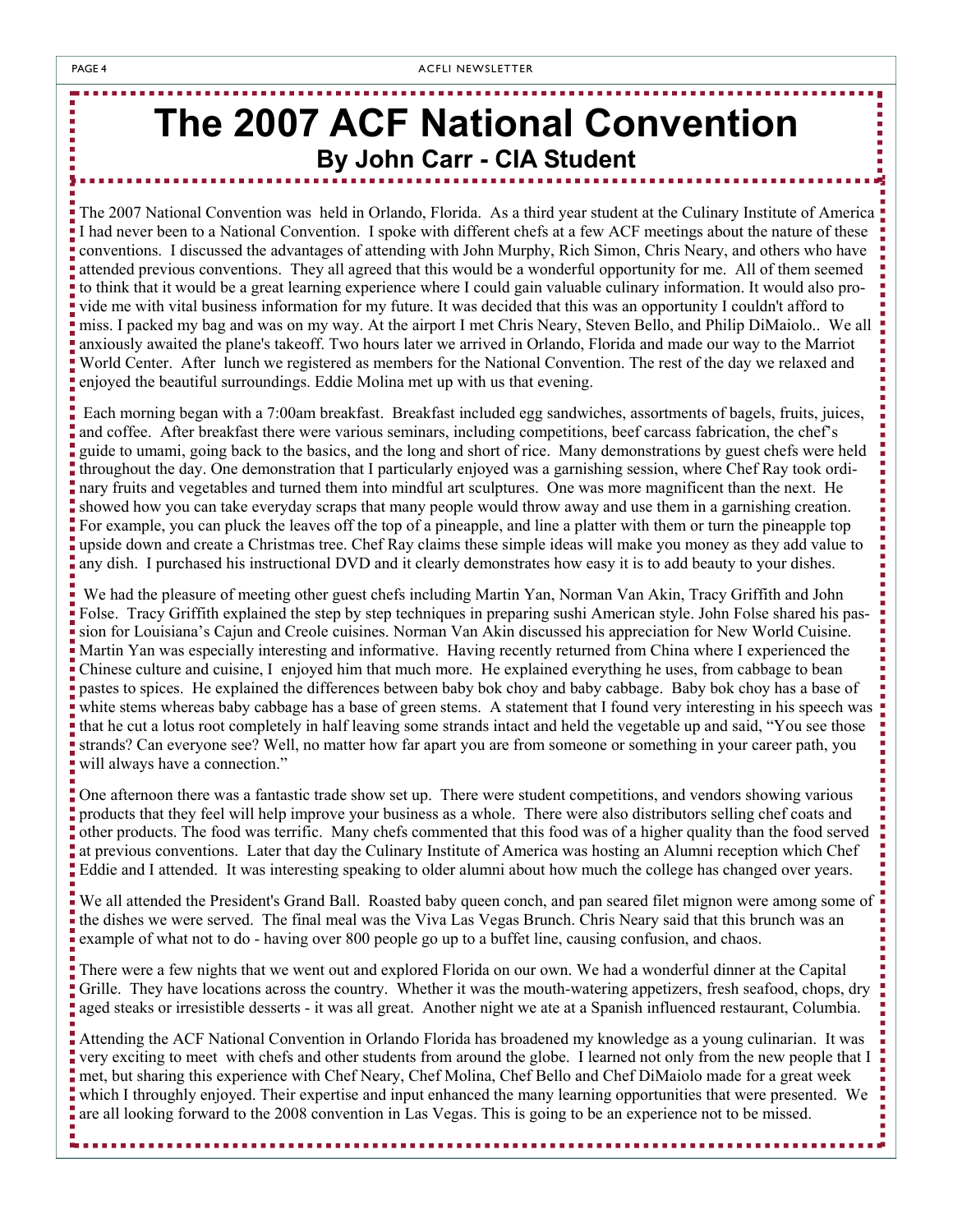ACFLI NEWSLETTER PAGE 5

| <b>Recipe of the Month</b>                                                                                                         |                                                                                       |                                                                                                                                                                                                                                    |  |  |
|------------------------------------------------------------------------------------------------------------------------------------|---------------------------------------------------------------------------------------|------------------------------------------------------------------------------------------------------------------------------------------------------------------------------------------------------------------------------------|--|--|
| By Stephen A. Bello CEC, AAC                                                                                                       |                                                                                       |                                                                                                                                                                                                                                    |  |  |
| <b>Method:</b><br>Wild Salmon over Tillamook Cheddar                                                                               |                                                                                       |                                                                                                                                                                                                                                    |  |  |
| bacon "Orzatto" with<br><b>Heirloom Tomato Salad Vinaigrette</b><br><b>Yields: 12 Portions</b>                                     |                                                                                       | Step 1.<br>In heavy bottom pot add bacon and brown, and                                                                                                                                                                            |  |  |
| <b>Ingredients</b>                                                                                                                 | <u>Amount</u>                                                                         | then caramelize the onions. Add risotto and<br>brown. Deglaze with white wine and reduce                                                                                                                                           |  |  |
| Wild Salmon<br>Salt<br>Pepper<br>Olive Oil<br><b>Clarified Butter</b>                                                              | 12/4 oz. Portions<br>To Taste<br>To Taste<br>2 Tbsp.<br>1 Tbsp                        | until almost evaporated. The add enough<br>chicken stock to cover risotto. Reduce until liq-<br>uid is<br>evaporated. Repeat this process until risotto is<br>aldente. Remove from fire and cool on sheet<br>tray in refrigerator. |  |  |
| <b>Risotto</b>                                                                                                                     |                                                                                       | Step. 2<br>In sauce pot cook 1 cup of orzo in 1 cup of                                                                                                                                                                             |  |  |
| Risotto<br><b>Butter</b><br>Bacon                                                                                                  | 2 Cups<br>8 oz.<br>8 oz.                                                              | chicken stock. When aldente place on tray, oil<br>lightly and refrigerate.                                                                                                                                                         |  |  |
| Onion (Diced)<br>White Wine<br>Chicken Stock                                                                                       | $10$ oz.<br>8 oz.<br>5 to 7                                                           | Step 3.<br>Prepare heirloom tomato salad and vinaigrette.<br>In bowl cut cherry tomatos in half. Add oil and<br>red wine vinegar, red onion salt and pepper.                                                                       |  |  |
| <i>Orzo</i><br>Chicken Stock<br>Tillamook Cheddar<br>Heavy Cream<br>Chicken Stock                                                  | $1 \; Cup$<br>$1 \; Cup$<br>2 Cups<br>$1 \; Cup$<br>$1 \; Cup$                        | Step 4.<br>Season King Salmon with salt and pepper. In<br>sauté pan add oil and butter and brown on both<br>sides. Finish in oven to desired doneness.                                                                             |  |  |
| <b>Heirloom Tomato Salad Vinaigrette</b>                                                                                           |                                                                                       | Step 5.<br>Heat up risotto and orzo in heavy bottom pot<br>with heavy cream and chicken stock. When<br>mixture comes to a boil add shredded Tilla-<br>mook cheddar.                                                                |  |  |
| Yellow Cherry Tomato's<br>Red Cherry Tomato's<br>Olive Oil<br>Red Wine Vinegar<br>Red Onion (chopped)<br>Salt<br>Pepper<br>Frissee | 2 Cups<br>2 Cups<br>4 oz.<br>2 oz.<br>$\mathcal I$<br>To Taste<br>To Taste<br>2 Heads | Step 6.<br>Plate up<br>Place 4 oz. of cheddar orzotto in bottom of<br>bowl. Place salmon over orzotto. Spoon 2 oz.<br>of<br>Heirloom Tomato Salad over Salmon. Garnish<br>with frisse and then spoon a teaspoon of the             |  |  |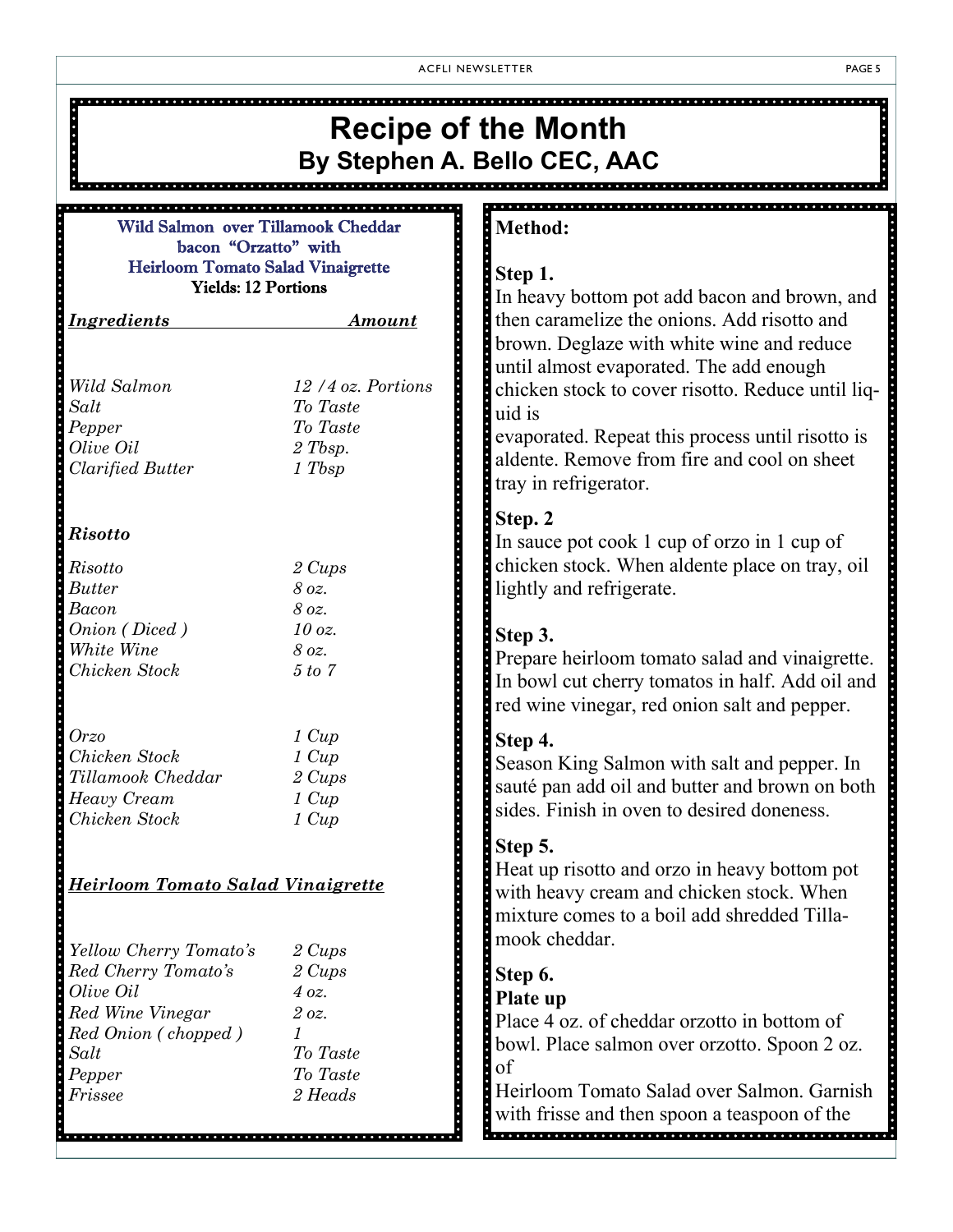# **Culinary Quiz By Chef Edilerman Molina**

Time to find out what you know-and what you don't have a clue about-in the culinary world. These are quizzes I used to get when attending CIA. The first culinarian that gets the right answers to me first, will get a chance to be my sous chef at the ACFLI Golf Outing for the day!

- 1) What country's flag was the inspiration for the shape of the croissant?
- 2) Where did sauerkraut originate?
- 3) What state amongst the United States consumes the most  $SPAM@?$
- 4) How long should brown veal stock be simmered?
- 5) What French chef committed suicide when he noticed that his food wasn't going to be ready for service?
- 6) What is the most popular after-dinner alcoholic beverage in Italy?
- 7) What product was first marketed in 1886 as a "steamed brain tonic and intellectual beverage"?
- 8) What are "Variety Meats" called in Great Britain?
- 9) What Mexican sauce is made with spices, peppers, and a small amount of Mexican chocolate?
- 10) What are commonly used as thickening agents in Gumbo?

*Bonus*: What is the traditional drink sipped by the champion in the winner's circle at the Indianapolis 500?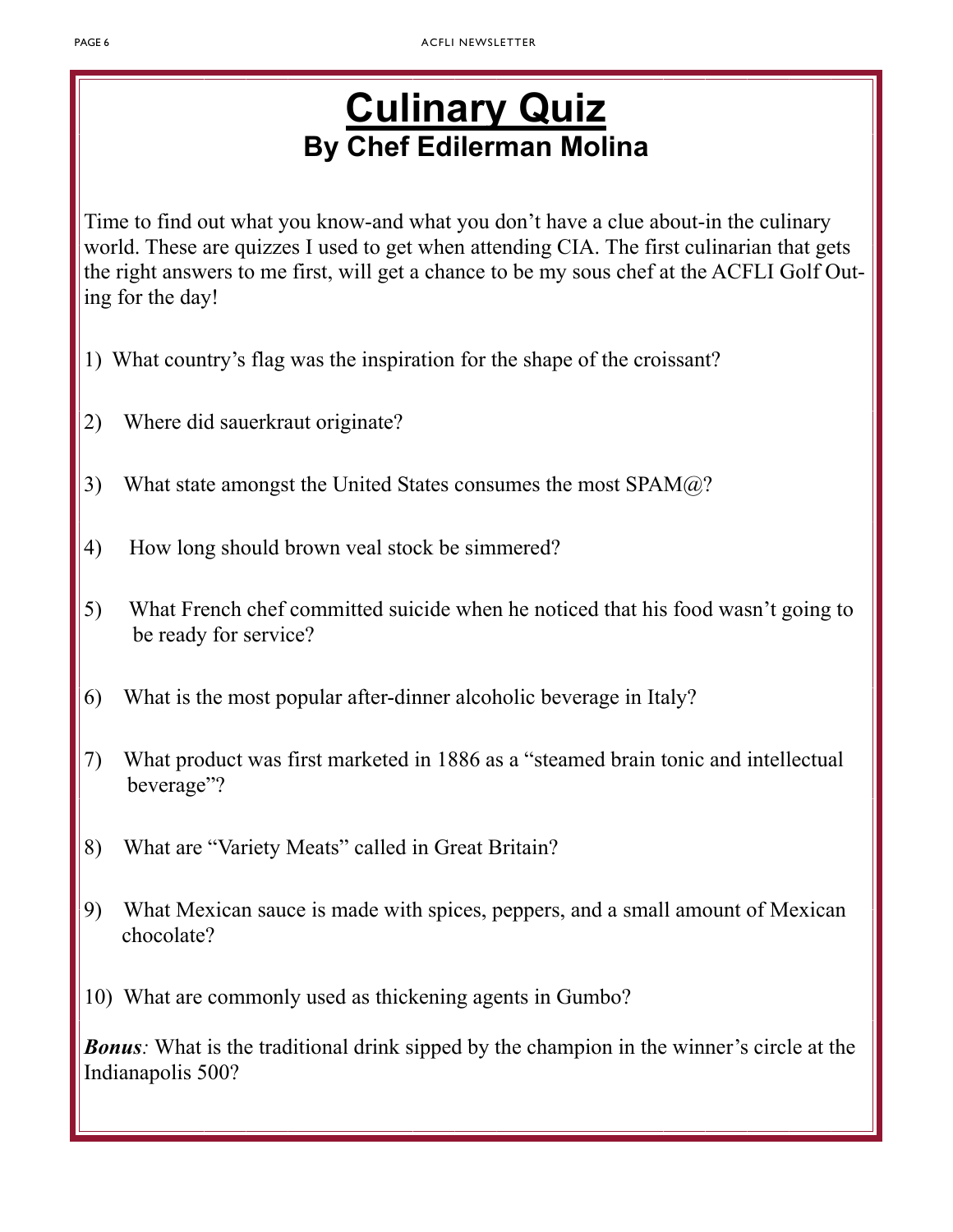|                                                                                             | ACF Long Island Chapter                                                                                                                                                                                                        |  |  |  |
|---------------------------------------------------------------------------------------------|--------------------------------------------------------------------------------------------------------------------------------------------------------------------------------------------------------------------------------|--|--|--|
|                                                                                             | 15 <sup>th</sup> Annual Golf Classic                                                                                                                                                                                           |  |  |  |
|                                                                                             | OCTOBER 15, 2007 @                                                                                                                                                                                                             |  |  |  |
| Imerican Culinary Tederation<br>Long Asland Chapter                                         | Timber Point                                                                                                                                                                                                                   |  |  |  |
|                                                                                             | <b>Registration Form</b>                                                                                                                                                                                                       |  |  |  |
|                                                                                             |                                                                                                                                                                                                                                |  |  |  |
|                                                                                             | Company: 2008 Company:                                                                                                                                                                                                         |  |  |  |
|                                                                                             |                                                                                                                                                                                                                                |  |  |  |
|                                                                                             |                                                                                                                                                                                                                                |  |  |  |
|                                                                                             |                                                                                                                                                                                                                                |  |  |  |
|                                                                                             |                                                                                                                                                                                                                                |  |  |  |
|                                                                                             |                                                                                                                                                                                                                                |  |  |  |
|                                                                                             |                                                                                                                                                                                                                                |  |  |  |
|                                                                                             | Phone Number: National Contract of the Number of Section 1, 2014, 2015                                                                                                                                                         |  |  |  |
|                                                                                             |                                                                                                                                                                                                                                |  |  |  |
|                                                                                             |                                                                                                                                                                                                                                |  |  |  |
|                                                                                             |                                                                                                                                                                                                                                |  |  |  |
|                                                                                             |                                                                                                                                                                                                                                |  |  |  |
|                                                                                             | Phone Number: 1990 March 2010 March 2010 March 2010 March 2010 March 2010 March 2010 March 2010 March 2010 March 2010 March 2010 March 2010 March 2010 March 2010 March 2010 March 2010 March 2010 March 2010 March 2010 March |  |  |  |
|                                                                                             |                                                                                                                                                                                                                                |  |  |  |
|                                                                                             |                                                                                                                                                                                                                                |  |  |  |
|                                                                                             | Company: <u>company</u>                                                                                                                                                                                                        |  |  |  |
|                                                                                             |                                                                                                                                                                                                                                |  |  |  |
|                                                                                             | Phone Number: 2008 Communication of the Number of Theorem 2008 Communication of the Number of Theorem 2008 Communication of the Number of Theorem 2008 Communication of the United States of the United States of the United S |  |  |  |
| J<br>J                                                                                      | THE ACFLI WOULD LIKE TO THANK EVERYONE FOR THEIR GENEROSITY!<br>RESERVATIONS ARE ON A FIRST COME, FIRST SERVED BASIS.                                                                                                          |  |  |  |
| Please complete this form and return along with your check(s) made payable to $\frac{1}{6}$ |                                                                                                                                                                                                                                |  |  |  |

Please complete this form and return along with your check(s) made payable to  $\Box$ ACFLI to: Nancy Kombert, C.E.C. – 153 Inverness Road – Holbrook, NY 11741  $\Box$  $\Box$  $\Box$